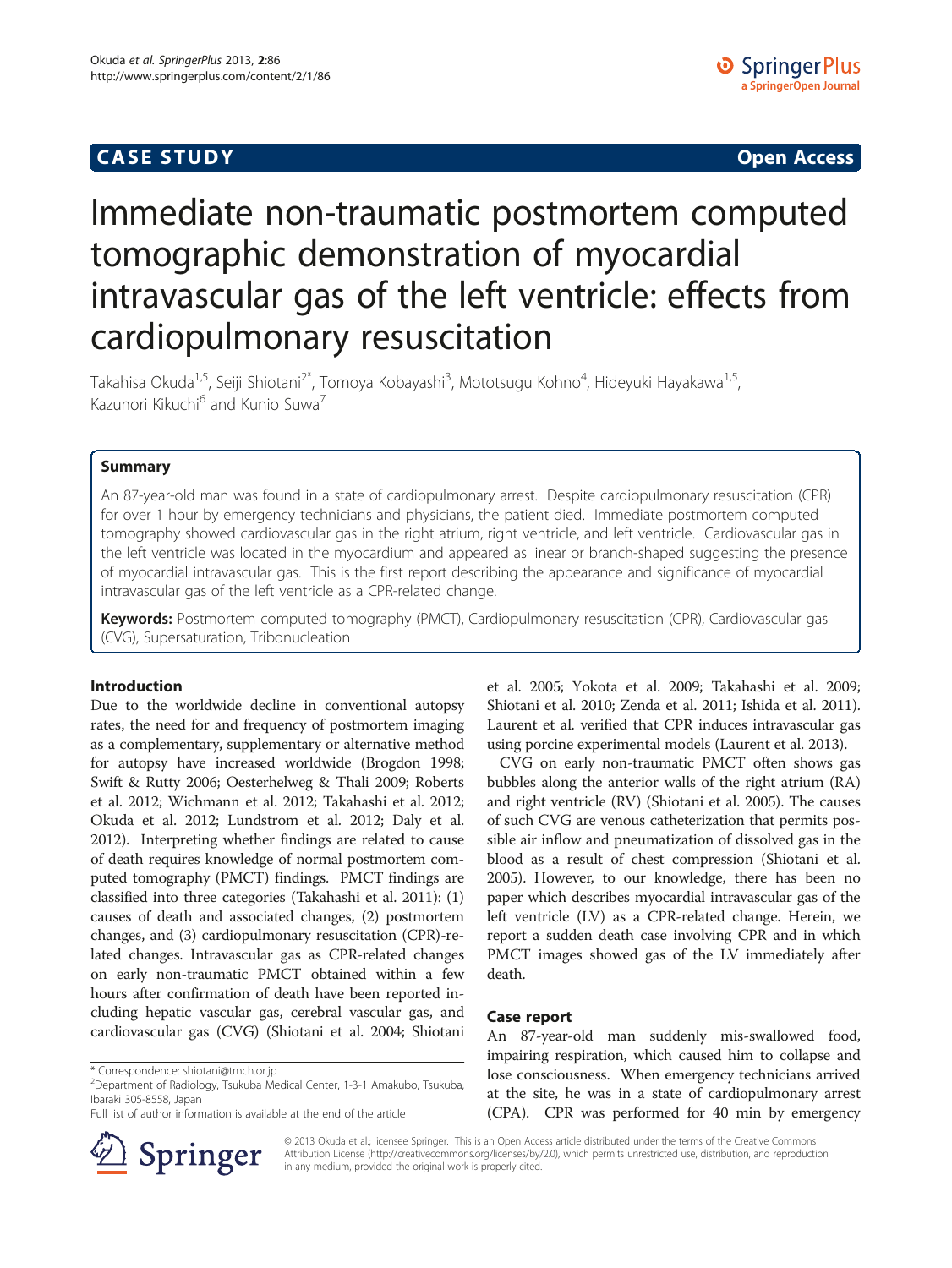technicians during transport to our emergency room (ER) and by emergency medical physicians for an additional 30 min in our ER. CPR was performed by continuous external chest compression, artificial respiration with bag-valve mask ventilation following endotracheal intubation, and peripheral intravenous catheterization following administration of epinephrine at 1 mg. However, the CPR was ineffective and death was confirmed.

After investigation of the location where the man was found in CPA, and subsequent cadaveric examination, the police rejected the cause of death due to traumatic accident or criminal reason. As the cause of death remained to be undetermined and the family did not want an autopsy done, PMCT was performed immediately after the confirmation of death using a clinical scanner in the Radiology Department of our institution with the prior approval of the institutional review board. The corpse exhibited no signs of putrefaction at the time of the scan.

PMCT was performed with a 64-channel multidetectorrow CT scanner (Lightspeed VCT; GE Healthcare, Milwaukee, USA). The scan parameters for the thorax, abdomen, and pelvis were determined for helical scan mode with settings of auto mA (standard deviation value: 20), 120 kV, 1.0 second/rotation, 0.625 mm collimation, pitch 1.375, and contiguous 1.3-mm sections. The scan parameters for the heart were determined for conventional scan mode with settings of auto mA, 120 kV, 2.0 seconds/rotation, 0.625 mm collimation, and contiguous 1.3-mm sections. We obtained image reformations of the contiguous 1.3 mm sections in short-axis and horizontal long-axis plane from 0.625 mm axial reconstructions. All images were observed on a 21-inch monochrome monitor with a resolution of  $1,600 \times 1,200$  pixels at appropriate window settings for each region. A board-certified diagnostic radiologist with 21 years of experience and a subspecialty in forensic radiology judged CVG to be present when air density, which is lower than that of the lung, was observed in the vessels at the lung window setting (window level/ width = -600/1600).

PMCT of the thorax showed airless bilateral bronchi filled with fluid. Based on a comprehensive understanding of the patient's clinical course and PMCT findings, cause of death was diagnosed mis-swallowing.

Multiple intravascular gases were shown by PMCT in the brain, bilateral jugular veins, bilateral brachiocephalic veins, RA, RV, LV, and the liver. CVG in the LV was located in the myocardium and appeared as a spotty, linear, or branch-shaped, suggesting the presence of myocardial intravascular gas (Figure 1). The exact location of these gases could not be differentiated as either arterial gas, venous gas, or both. Vessels in the epicardial fat connected with coronary sinus contained spotty gas, suggesting the gas was intravenous.



Figure 1 Myocardial intravascular gas of the left ventricle on postmortem CT of the heart. a. Axial image at the level of aortic root shows intravascular gas in the ventricular septum, apex, and posterior wall (arrows). **b**. Axial image at the level of inferior wall shows intravascular gas in the inferior wall (arrows).

### **Discussion**

To evaluate intravascular gas as a CPR-related change, PMCT examination needs to be done as soon as possible after death, to avoid effects from putrefaction. The patient in this study underwent PMCT immediately after confirmation of death, and thus the effects from putrefaction are considered minimal.

One of the causes of CVG on early non-traumatic PMCT is pneumatization of dissolved gas in the blood as a result of chest compression (Shiotani et al. [2005](#page-3-0)). This physiological phenomenon is called tribonucleation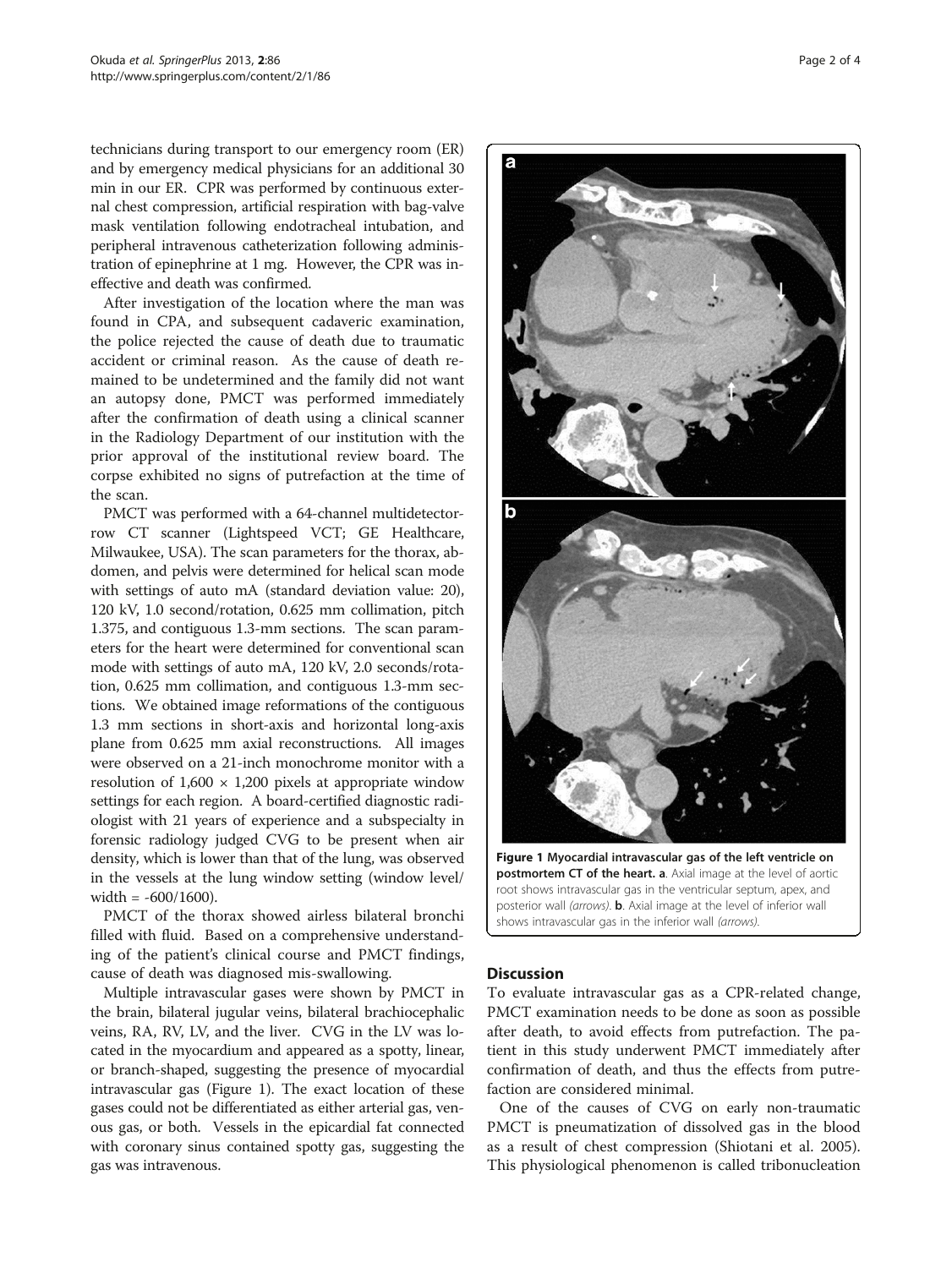<span id="page-2-0"></span>(= exercise-induced cavitation) and can generate gas nuclei (Roston & Haines [1947;](#page-3-0) Ikels 1970). The veins are more likely to collapse and expand in response to CPR than the arteries, and gas nuclei tend to be produced (Ikels 1970). Therefore, myocardial intravascular gas of the LV is considered to have occurred intravenously. However, tribonucleation alone cannot explain why CVG is seen in the RA, RV, and myocardial vein of the LV, but not in the LA. The thoracic pump theory suggests that chest compression produces a rise in the intrathoracic pressure that is transmitted equally to all intrathoracic vascular structures (Criley et al. 1976; Radikoff et al. [1980;](#page-3-0) Babbs 1980).

The common factor among the RA, RV, and the myocardial vein of the LV is that these include venous blood and the partial pressure of carbon dioxide  $(PCO<sub>2</sub>)$  is high. Gas nuclei grow to become visible, and stable gas bubbles depend on the dissolved  $CO<sub>2</sub>$  gas concentration (Wilbur et al. [2010](#page-3-0); Lin et al. [2000\)](#page-3-0). Partial venous pressure of  $CO_2$  (PvCO<sub>2</sub>) elevates during CPR and its causes are as follows (Suwa [1992;](#page-3-0) Halmagyi et al. 1970; Suwa et al. [1969;](#page-3-0) Chazan et al. 1968; Weil et al. [1986;](#page-3-0) Gudipati et al. 1990; Lindner et al. [1991](#page-3-0)): 1) increased arterialvenous difference of  $PCO<sub>2</sub>$  due to low cardiac output, 2) increased  $CO<sub>2</sub>$  production due to anaerobic metabolism progression, and 3) decreased  $CO<sub>2</sub>$  transport by the blood. Normal partial arterial pressure (Pa) and partial venous pressure (Pv) are as follows (Hills 1985; Liew et al. [1993\)](#page-3-0): PaH<sub>2</sub>O = PvH<sub>2</sub>O = 47 mmHg, PaN<sub>2</sub> = PvN<sub>2</sub> = 573 mmHg,  $PaCO<sub>2</sub> = 40$  mmHg,  $PvCO<sub>2</sub> = 46$  mmHg,  $PaO<sub>2</sub> =$ 88 mmHg,  $PvO<sub>2</sub> = 40$  mmHg, Pa inherent unsaturation (IU) = 12 mmHg, and PvIU = 54 mmHg. During CPR,  $PH<sub>2</sub>O$  (47 mmHg) and  $PN<sub>2</sub>$  (573 mmHg) are stable, but the  $PO_2$  and  $PCO_2$  change. In cases where the outcome of CPR is not successful,  $PvCO<sub>2</sub>$  markedly increases, and this additional  $CO<sub>2</sub>$  may be sufficient to exceed the IU, and the total pressure in the venous blood exceeds atmospheric pressure (760 mmHg); consequently the venous blood is supersaturated and releases its excess solute  $CO<sub>2</sub>$ as gas bubbles (Hills 1977; Rasmussen et al. [1999\)](#page-3-0). CVG in the RA, RV, and myocardial vein of the LV are changes related to CPR, and may be a sign of death.

Our study has some limitations. First, the rate of occurrence is still unknown regarding the appearance of myocardial intravascular gas in the LV on non-traumatic PMCT performed immediately after certification of death as a CPR-related change. Although this phenomenon is anticipated to occur as frequently as CVG in the RA and RV, the occurrence may depend on the strength and duration of chest compression. Second, PMCT findings could not morphologically differentiate whether the myocardial intravascular gas of the LV was in the artery or in the vein. However, tribonucleation and supersaturation of  $CO<sub>2</sub>$ , which are the two predominant theories of gas nuclei and bubbles origin (Wilbur et al. [2010](#page-3-0); Lin et al. [2000](#page-3-0)), suggest that the gases were in the vein. Additionally, the presence of intravascular gas in the venula of pericardial fat may be indirect evidence. Third, it was not clear whether or not the major component of the myocardial intravascular gas of the LV was  $CO<sub>2</sub>$ . As collection and analysis of the gas during autopsy is difficult, it is not possible to determine the gas component. These limitations may be overcome by further experimental and clinical study. Meanwhile, the promising results presented here may serve to guide interpretation of PMCT following CPR.

#### Abbreviations

RA: Right atrium; RV: Right ventricle; LA: Left atrium; LV: Left ventricle; P: Partial pressure; Pa: Arterial partial pressure; Pv: Venous partial pressure; CO<sub>2</sub>: Carbon dioxide; O<sub>2</sub>: Oxygen; N2: Nitrogen; H<sub>2</sub>O: Water; IU: Inherent unsaturation.

#### Competing interest

The authors declare that they have no competing interests.

#### Authors' contributions

TO, SS, and KS conceived and designed the study. SS, TK, and MK acquired the data. All authors analysed and interpreted the data. TO and SS drafted, edited and revised the manuscript. All authors read and approved the final manuscript.

#### Acknowledgments

This work was supported by a grant from the Daiwa Securities Health Foundation. The authors thank Ms. Yumiko Moriyama for assisting in the manuscript preparation.

#### Author details

<sup>1</sup>Department of Legal Medicine, Nippon Medical School, Tokyo, Japan <sup>2</sup>Department of Radiology, Tsukuba Medical Center, 1-3-1 Amakubo, Tsukuba Ibaraki 305-8558, Japan. <sup>3</sup> Department of Radiological Technology, Tsukuba Medical Center, Tsukuba, Japan. <sup>4</sup>Department of Critical Care and Emergency Medicine, Tsukuba Medical Center, Tsukuba, Japan. <sup>5</sup>Tsukuba Medical Examiner's Office, Tsukuba, Japan. <sup>6</sup>Department of Pathology, Tsukuba Medical Center, Tsukuba, Japan. <sup>7</sup> Department of Biomedical Engineering Teikyo Junior College, Tokyo, Japan.

#### Received: 6 January 2013 Accepted: 20 February 2013 Published: 7 March 2013

#### References

- Babbs CF (1980) New versus old theories of blood flow during cardiopulmonary resuscitation. Crit Care Med 8:191–195
- Brogdon BG (1998) Research and applications of the new modalities. In: Brogdon BG (ed) Forensic Radiology, 1st edn. CBC Press, Boca Raton, pp 333–338
- Chazan JA, Stenson R, Kurland GS (1968) The acidosis of cardiac arrest. New Eng J Med. 278:360–364
- Criley JM, Blaufuss AH, Kissel GL (1976) Cough-induced cardiac compression. Selfadministration from of cardiopulmonary resuscitation. JAMA. 236:1246–1250
- Daly B, Abboud S, Ali Z, Sliker C, Fowler D (2013) Comparison of whole-body post mortem 3D CT and autopsy evaluation in accidental blunt force traumatic death using the abbreviated injury scale classification. Forensic Sci Int. 225:20-26
- Gudipati CV, Weil MH, Gazmuri RJ, Deshmukh HG, Bisera J, Rackow EC (1990) Increase in coronary vein CO2 during cardiac resuscitation. J Appl Physiol 68:1405–1408
- Halmagyi DFG, Kennedy M, Varga D (1970) Hidden hypercapnea in hemorrhagic hypotension. Anesthesiology 33:594–601
- Hills BA (1977) Supersaturation by counterperfusion and diffusion of gases. J App Physiol. 42:758–760
- Hills BA (1985) The pleural interface. Thorax 40:1–8
- Ikels KG (1970) Production of gas bubbles in fluids by tribonucleation. J Appl Phys 28:524–527